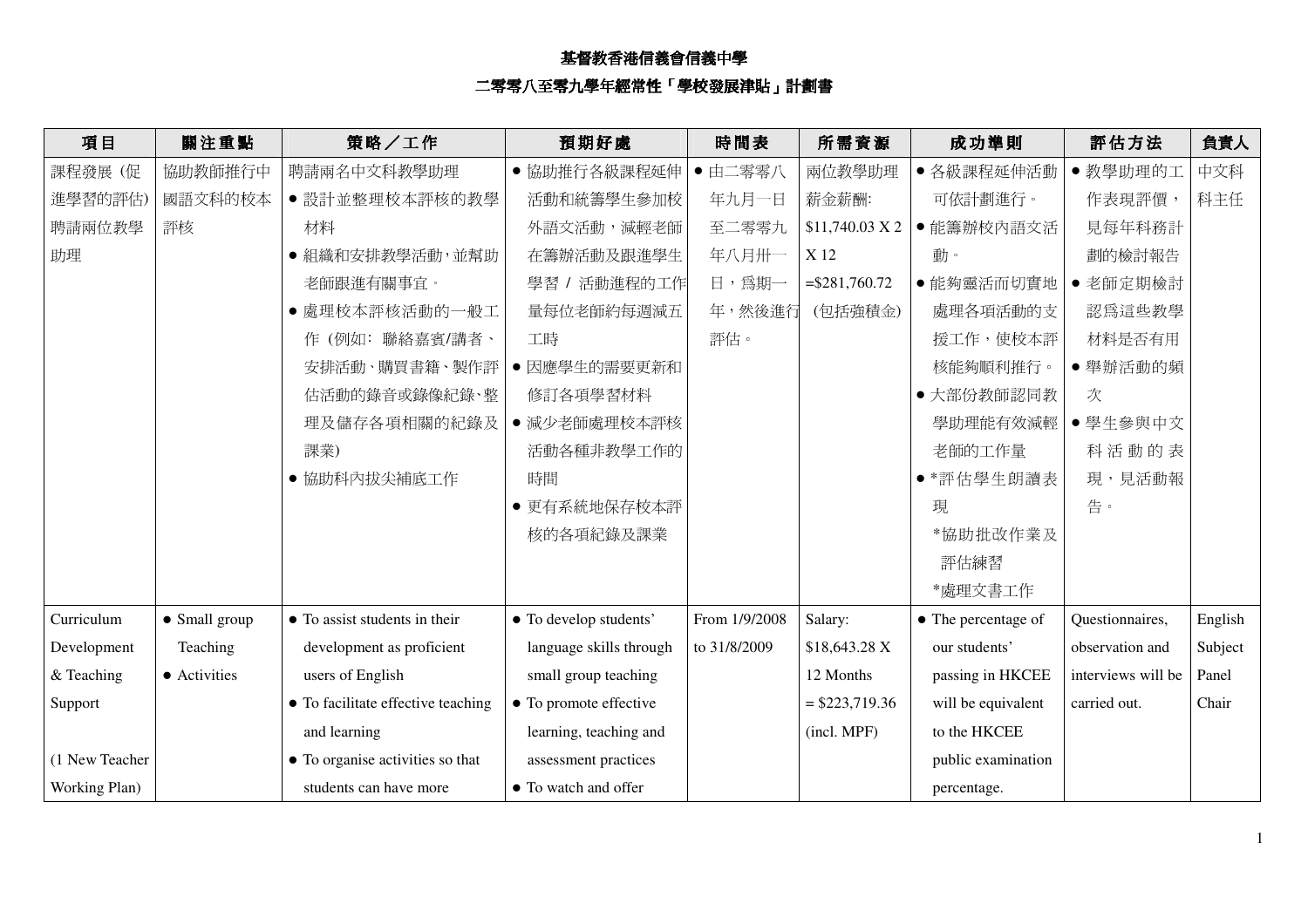| 項目 | 關注重點 | 策略/工作                            | 預期好處                       | 時間表 | 所需資源 | 成功準則                          | 評估方法 | 負責人 |
|----|------|----------------------------------|----------------------------|-----|------|-------------------------------|------|-----|
|    |      | opportunities and exposure to    | assistance for any         |     |      | $\bullet$ 80% of our students |      |     |
|    |      | practise English                 | students with learning     |     |      | improve their                 |      |     |
|    |      | • To develop confidence in using | difficulties               |     |      | speaking skills               |      |     |
|    |      | English through participation    | • To provide opportunities |     |      | including                     |      |     |
|    |      | in activities leading to         | for students to            |     |      | pronunciation,                |      |     |
|    |      | improvement of knowledge         | experiment with and        |     |      | intonation, accent,           |      |     |
|    |      | and skills in the language       | explore both spoken and    |     |      | stress and rhythm             |      |     |
|    |      |                                  | written language in        |     |      | etc.                          |      |     |
|    |      |                                  | natural and realistic      |     |      | $\bullet$ 80% of the students |      |     |
|    |      |                                  | settings through           |     |      | think that the                |      |     |
|    |      |                                  | activities                 |     |      | programs, projects,           |      |     |
|    |      |                                  | • To provide students with |     |      | activities are                |      |     |
|    |      |                                  | learning experiences to    |     |      | effective in                  |      |     |
|    |      |                                  | increase their language    |     |      | improving their               |      |     |
|    |      |                                  | proficiency for study      |     |      | English.                      |      |     |
|    |      |                                  | and personal enrichment    |     |      |                               |      |     |
|    |      |                                  | through activities         |     |      |                               |      |     |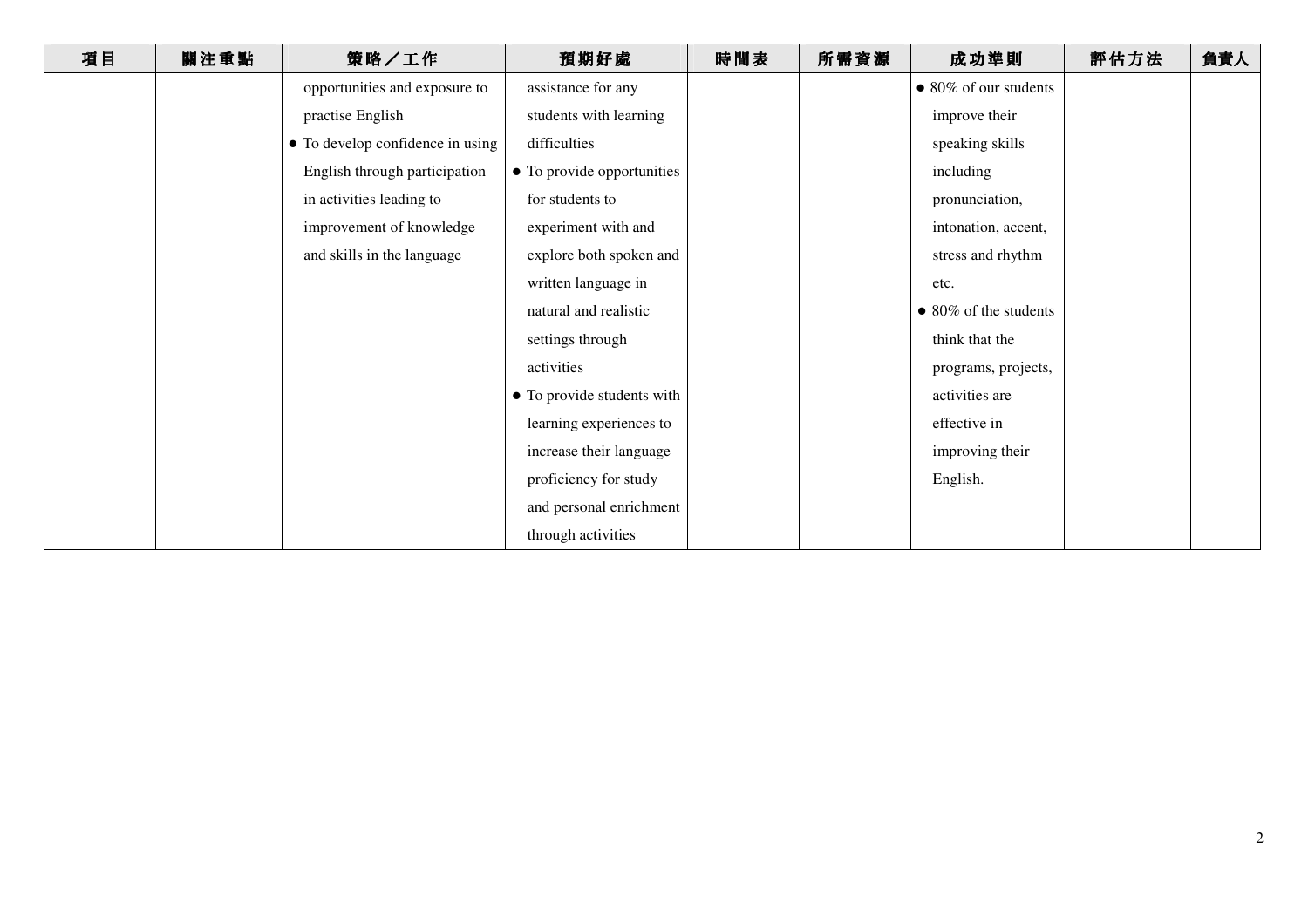| 項目            | 關注重點               | 策略/工作                              | 預期好處                       | 時間表           | 所需資源            | 成功準則                  | 評估方法              | 負責人              |
|---------------|--------------------|------------------------------------|----------------------------|---------------|-----------------|-----------------------|-------------------|------------------|
| Curriculum    | • Clerical work    | • Writing minutes, filing,         | • Teachers could have      | From 1/9/2008 | Salary:         | • The percentage of   | • Questionnaires, | English          |
| Development   | of the             | photocopying, distributing test    | more time to implement     | to 31/8/2009  | \$11,740.03 X   | our students'         | observation       | Subject<br>Panel |
| & Clerical    | Department         | papers and materials, typing,      | new targets and            |               | 12 months       | passing in HKCEE      | and interviews    | Chair            |
| Support       |                    | helping supervision and            | strategies.                |               | $= $140,880.36$ | will be equivalent    | will be carried   |                  |
| (1 Teaching   | $\bullet$ Language | helping the organization of        | • It strengthens students' |               | (incl. MPF)     | to the HKCEE          | out.              |                  |
| Assistant     | <b>Building</b>    | activities, drafting the circulars | writing and reading        |               |                 | public examination    |                   |                  |
| Working Plan) | Enhancement        | and other duties assigned.         | capabilities.              |               |                 | percentage.           |                   |                  |
|               | and training       | • Marking papers and               | • The reinforcement        |               |                 | • 80% of the students |                   |                  |
|               | • Newspaper        | invigilating -The courses are      | tutorials are capable of   |               |                 | agree that the        |                   |                  |
|               | assignments        | directly relevant to students'     | helping weaker students    |               |                 | programs, projects    |                   |                  |
|               | and quizzes        | needs.                             | to build up confidence.    |               |                 | or activities help    |                   |                  |
|               | setting and        | • Tailoring updated newspaper      | • Students can learn       |               |                 | them to improve       |                   |                  |
|               | marking            | articles for stimulating and       | through authentic          |               |                 | their English.        |                   |                  |
|               | • Oral exam        | enriching students' vocabulary     | materials and evaluate     |               |                 |                       |                   |                  |
|               | invigilation       | and sense of creativity through    | through quizzes.           |               |                 |                       |                   |                  |
|               |                    | comments.                          | Reading and writing        |               |                 |                       |                   |                  |
|               |                    | • Helping coordinate and           | skills of students have    |               |                 |                       |                   |                  |
|               |                    | supervise the operation of oral    | been strengthened.         |               |                 |                       |                   |                  |
|               |                    | examination.                       | • The oral examinations    |               |                 |                       |                   |                  |
|               |                    |                                    | can run smoothly and       |               |                 |                       |                   |                  |
|               |                    |                                    | effectively.               |               |                 |                       |                   |                  |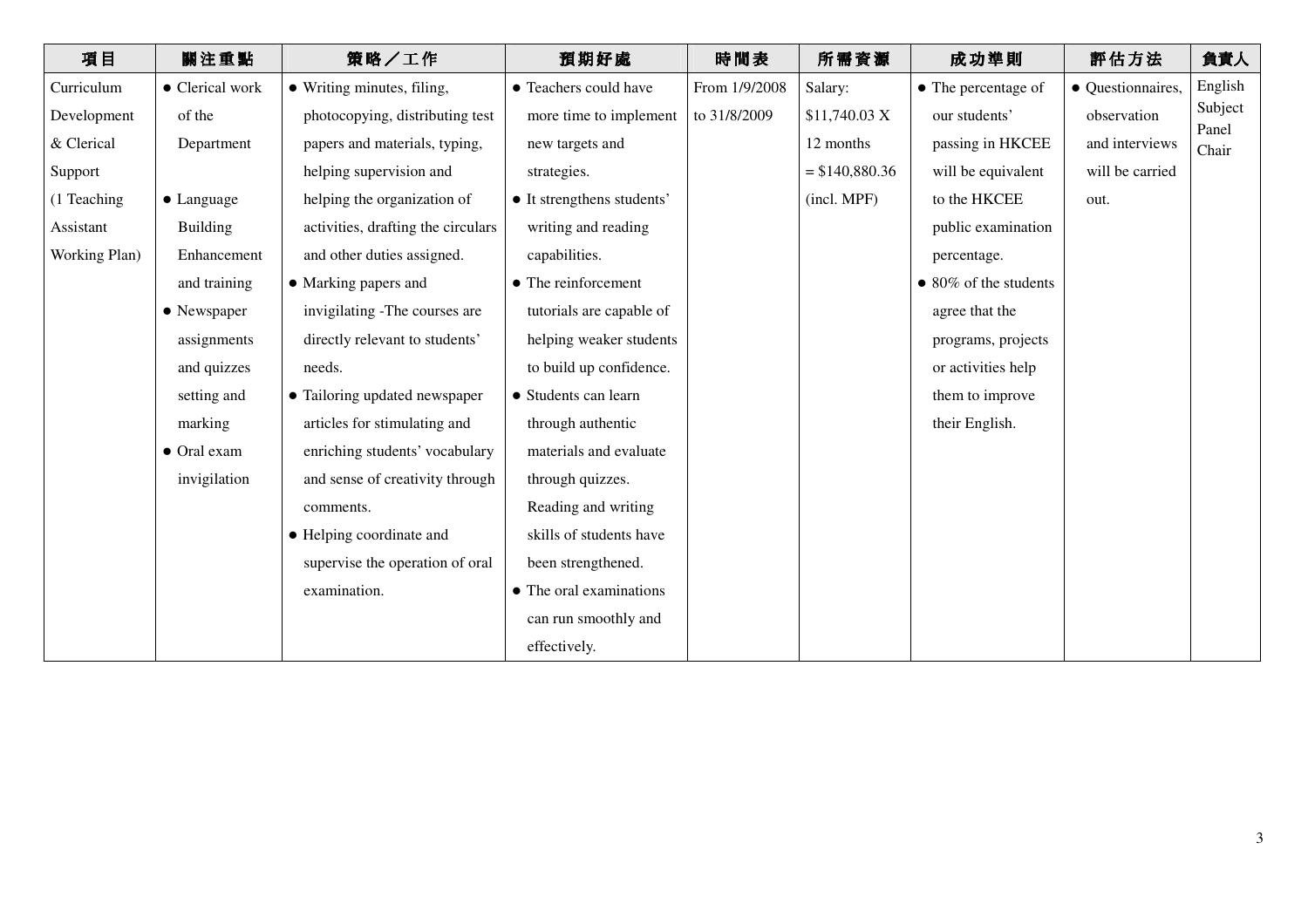| 項目      | 關注重點    | 策略/工作                             | 預期好處               | 時間表    | 所需資源            | 成功準則               | 評估方法           | 負責人 |
|---------|---------|-----------------------------------|--------------------|--------|-----------------|--------------------|----------------|-----|
| 課程發展 (促 | 協助教師推行數 | 聘請一名數學科教學助理                       | ● 協助老師進行開放題 由二零零七年 |        | 薪酬:             | ● 能完成 80%章節的       | 統計:            | 數學科 |
| 進校本課程及  | 學科的校本課程 | ● 協助推行開放題教學及評                     | 教學,減輕老師在安排         | 九月至二零零 | \$11,740.03 X   | 測驗庫                | ● 編寫的教案數   科主任 |     |
| 評核的編寫)  | 及校本評核的編 | 估,編寫開放題教案(後備),                    | 開放題教學的工作量          | 八年八月爲期 | 12              | ● 能完成小冊子編寫         | 量              |     |
| 聘請一位教學  | 寫       | 全年中一至中三級,合共 6   ● 編 寫 共 同 功 課 工 作 |                    | 一年     | $= $140,880.36$ | ● 能編寫整套中一至 ● 工作紙數量 |                |     |
| 助理      |         | 個                                 | 紙,協助鞏固學生的基         |        | (包括強積金)         | 中四的數學競賽訓           | ● 鞏固基礎能力       |     |
|         |         | • 設計及編寫共同功課, 修訂中                  | 礎能力                |        |                 | 練課程                | 活動的頻數          |     |
|         |         | 一至中三共同功課工作紙,合   ● 減輕老師批改基礎能       |                    |        |                 |                    | ● 教案及教材的       |     |
|         |         | 共 12 份                            | 力評估的工作量            |        |                 |                    | 數量             |     |
|         |         | ● 協助鞏固學生的基礎能力的   ● 在初中強化資訊科技      |                    |        |                 |                    | ● 測驗庫的內容       |     |
|         |         | 活動,中一至中三各級舉行兩                     | 教學的推動              |        |                 |                    | ● 數學競賽及數       |     |
|         |         | 次訓練活動                             | ● 為新高中預備資訊科        |        |                 |                    | 學活動的舉行         |     |
|         |         | ● 編寫及協助推動資訊科技教                    | 技教學教案              |        |                 |                    | 次數             |     |
|         |         | 學教案及相關資源,編寫 3   ● 為新高中數學科準備       |                    |        |                 |                    | 評估所編寫的競        |     |
|         |         | 個校本資訊科技教案                         | 適切教材,以加強教學         |        |                 |                    | 賽課程的質量         |     |
|         |         | ●協助準備新高中課程教學材                     | 的效能                |        |                 |                    |                |     |
|         |         | 料,全面審視及選定三章新高   ● 減輕老師編寫測驗卷       |                    |        |                 |                    |                |     |
|         |         | 中章節,編寫適切的教材(工)                    | 的工作量,以加強評估         |        |                 |                    |                |     |
|         |         | 作紙、資訊資源等)                         | 回饋                 |        |                 |                    |                |     |
|         |         | ● 編寫高中共同測驗庫                       | ● 增強學生溫習效能         |        |                 |                    |                |     |
|         |         | ● 編寫校本中一至中五溫習小   ● 建立一套系統訓練,以     |                    |        |                 |                    |                |     |
|         |         | 冊子                                | 強化學生的數學能力          |        |                 |                    |                |     |
|         |         | ● 編寫數學競賽校本課程                      | 及增強其對數學興趣          |        |                 |                    |                |     |
|         |         | ● 協助舉辦數學競賽及數學活                    |                    |        |                 |                    |                |     |
|         |         | 動,全年協助至少6次的數學                     |                    |        |                 |                    |                |     |
|         |         | 競賽及數學活動                           |                    |        |                 |                    |                |     |
|         |         |                                   |                    |        |                 |                    |                |     |